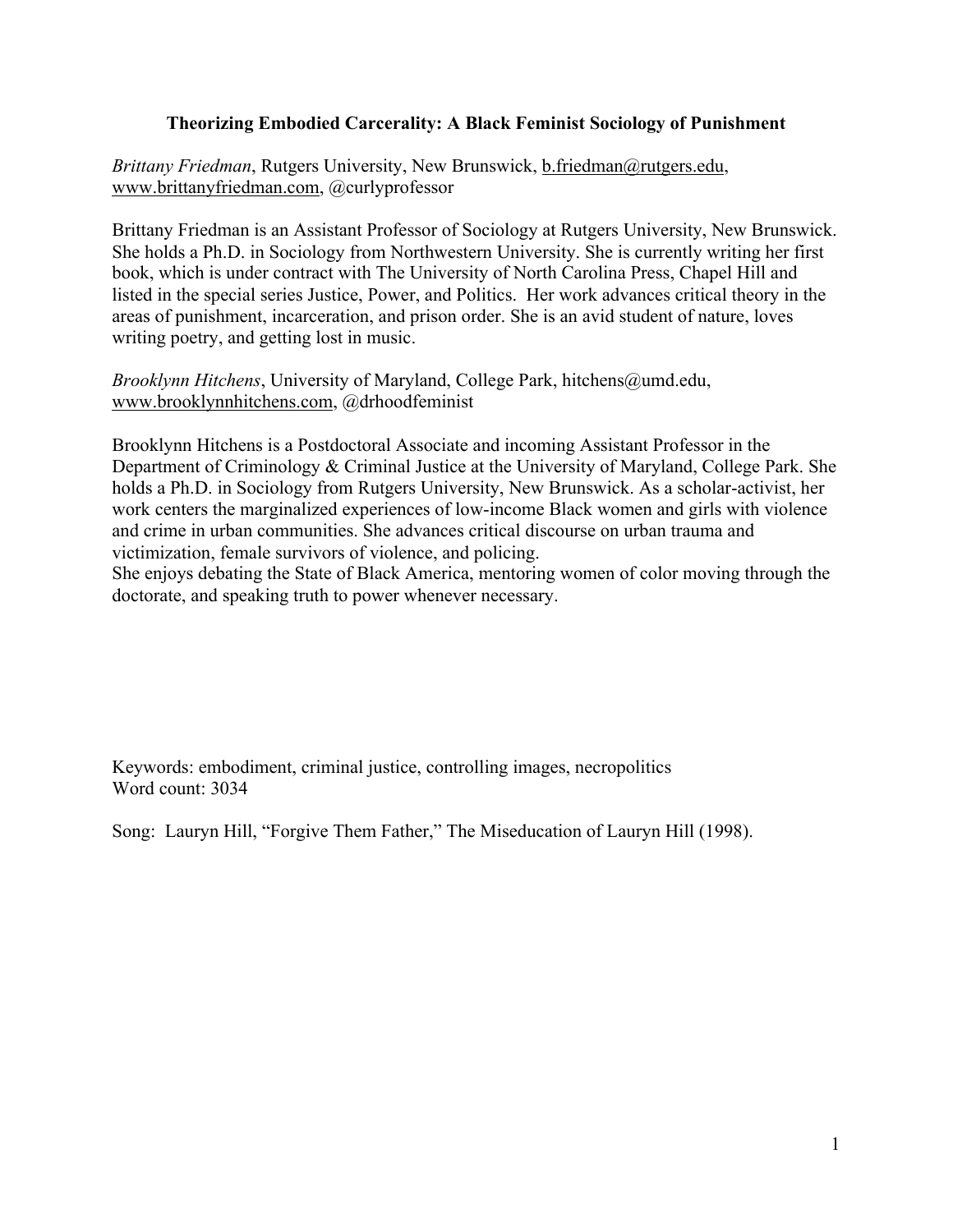Carcerality is embodied across generations. Black feminists know and encounter a multitude of parasitic vines that fight tirelessly to remain attached to their hosts. Every breath, every furtive thought, Black feminists remain the innovators reaching outside the matrices of their time. We feel the vines even when others cannot see them. Even when the prison is far, but especially when it is near. Our knowledge is unshakable. Vines violently latch onto familiar, intersectional nooses, incapacitating Black women and girls prior to any physical death. *Embodied carcerality* manifests the moment our birthed bodies are read and acted upon as Black.

In her work on criminal justice imagery, Brittany Friedman proposes embodied carcerality as a conceptual tool for understanding the production of carceral subjects through reifying one's physical representation as indistinguishable from a deviant object. She argues this reification process occurs through a series of interpersonal interactions, where a person's outward representation (movement, speech, appearance) is perceived as inherently dangerous and deserving of control, prior to any legally identifiable offense. Experiencing a continuous array of interactions representing one's physical attributes as synonymous with inherent danger is consequential because the process establishes the association as social fact. Such patterned relations can alter the cognitive and thus perceptual outlook of carceral subjects whereby external attempts to control people as objects can eventually feel normal. This interactive process produces embodied carcerality. It is the process that institutions use to both dispossess us and then convince everyone that our dispossession is the natural way of the world, rather than an injustice.

Much like our ancestors continued to feel the slavers reach even if they had successfully run to freedom, Black women and girls too feel imprisoned even without being confined to a metal cage. We are witnesses, dually ensnared by our own subjugation and the condition of those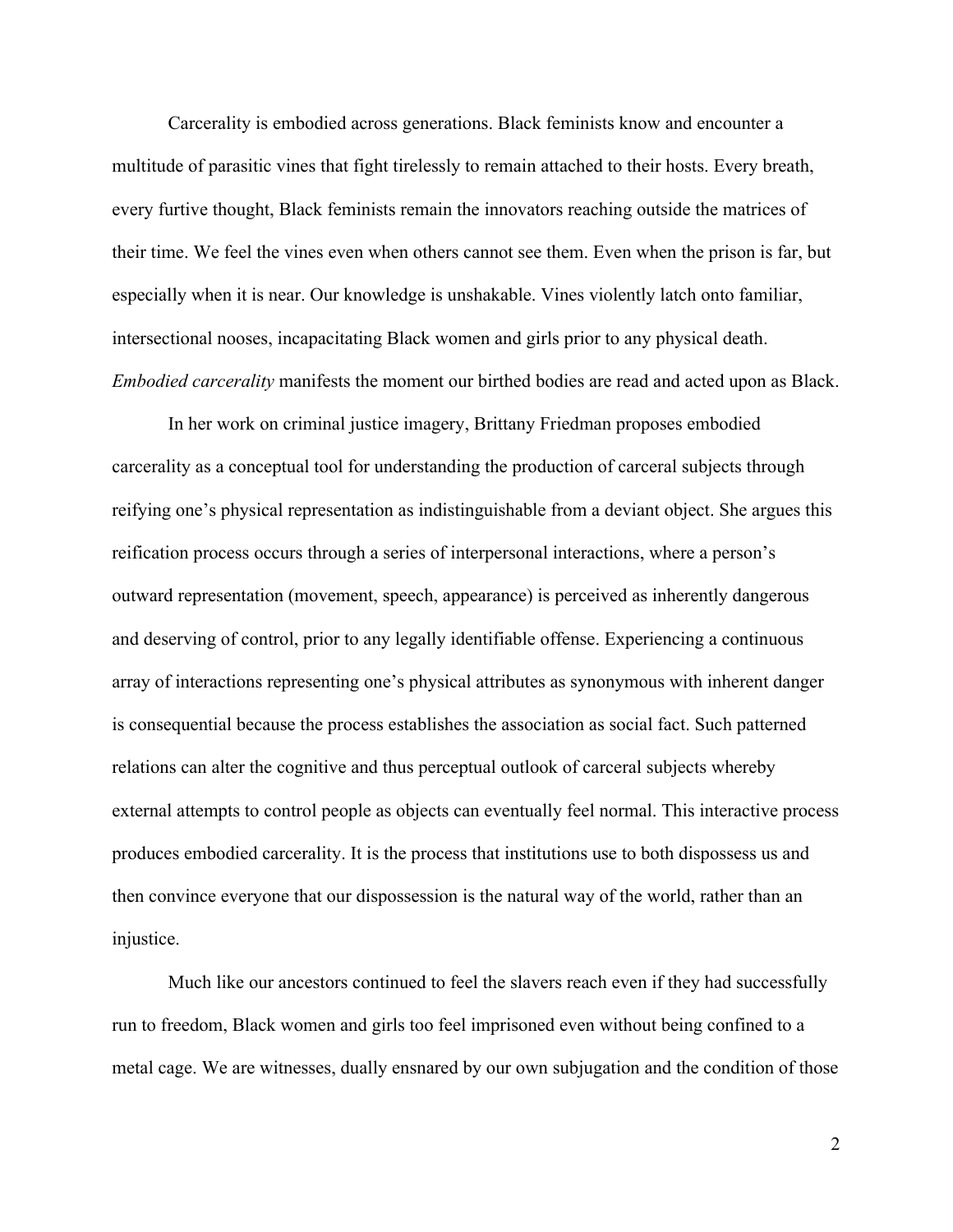we hold dear. Our embodied carcerality is further entrenched through intimate connections with friends, family, and communities similarly wading through the precarity of life and death. Black women and girls' intersectional bodies are objectified and surveilled, yet we remain the backbone bracing those around us who are trapped within the same punishment continuum. Interconnected subjectivity rings true across the everyday Black experience as emancipation remains elusive with the 13th Amendment wholly intact. The imprisonment of those networked closest to us, adds another layer of carcerality onto our already deep-seated, embodied pains. More vines to push through, more thorns to avoid, and more wounds that never fully heal. We are whiplashed with vicarious exposure, which Brooklynn Hitchens argues is its own form of racialized trauma and victimization, through the loss of family members, being spatially constrained to visit loved ones, and financially supporting our communities as its members are assembled in and out of the criminal justice system. These added layers of criminal justice contact deepen the already established web that is embodied carcerality.

Within these embedded layers of embodied carcerality, what happens then, when we become individually ensnared within the criminal justice system ourselves? Mass imprisonment (jails and prisons) fostered the exponential reinstatement of physical incapacitation. We have witnessed material chains blossom like a familiar weed, returning once again as the matrix of our time. The imprisonment of the United States Black population structures how we live and die: whether in the civil sphere (e.g. political rights), social sphere (e.g. dominant group acceptance), or physical sphere (e.g. the body), and the interdependence between all three. Rose Heyer and Peter Wagner's work on prison policy reveals that our communities are disappearing with such spatial concentration, that in 178 United States counties, half of the Black population counted in the 2000 census was incarcerated.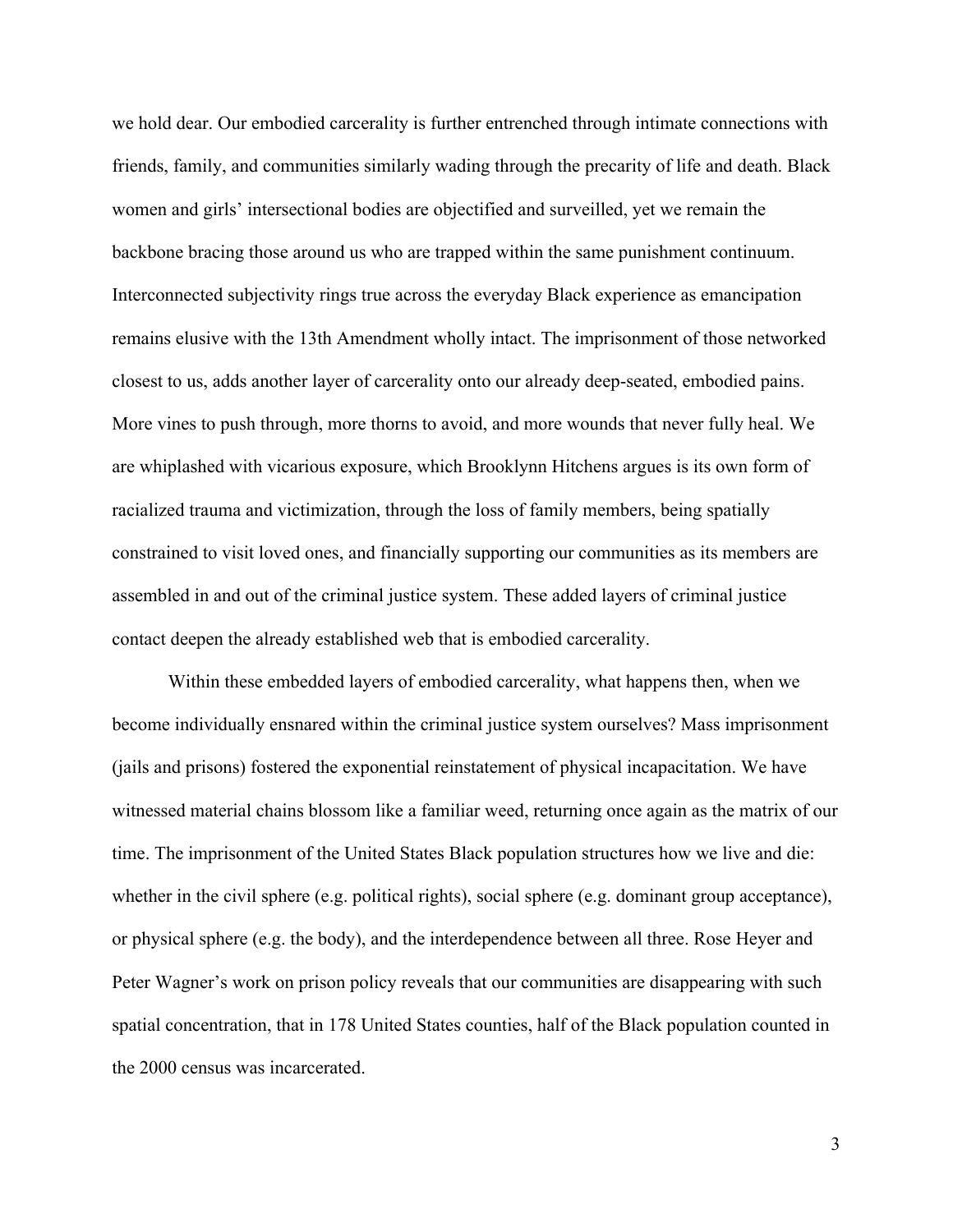With each generation, we feel the matrices grip tighter. No longer wading through the vines, but instead we are snatched and relegated to a box at the root of the vine. Recent figures from the Sentencing Project and the Bureau of Justice Statistics reveal 1 in 18 Black women born in 2001 will likely spend time in a prison cage. Black women continue to be imprisoned at twice the rate of white women, and 1.3 times the rate of Latinx women—disproportionately for nonviolent drug offenses. Aleks Kajstura reports that in total 219,000 women are warehoused in local jails, state and federal penitentiaries, juvenile lockup, and immigrant detention, while another 1 million women are on probation and parole. Alexi Jones reports that as of 2018 1 in 37 adults are under some form of correctional supervision, including imprisonment, electronic monitoring, probation, and parole. But the reach of the carceral state stretches beyond imprisonment and supervision to extraction from the pocketbook. Jones' figure does not even include the surveillance of monetary sanctions that disproportionately punishes and generates revenue extracting from racial and ethnic minorities and those who are poor or low-income, as demonstrated in the scholarship of Alexes Harris, Mary Pattillo, Karin Martin, and Brittany Friedman.

We fill these cages and are subjected to violence, surveillance, and extraction more than all other women and girls. But as Shatema Theadcraft suggests, when we are harmed, few pay attention even if the harm leads to our death. Uncovering the reasons for these travesties, require us to see beyond a world that takes our carcerality for granted. By doing so, we can uncover the images that bind us and the requisite meanings mobilized to kill us. We turn to renowned feminist sociologist Patricia Hill Collins and use her typology of "controlling images" as theoretical foundation to understand how embodied carcerality infringes across different contexts. We argue the familiar, everyday controlling images used to reify our physical existence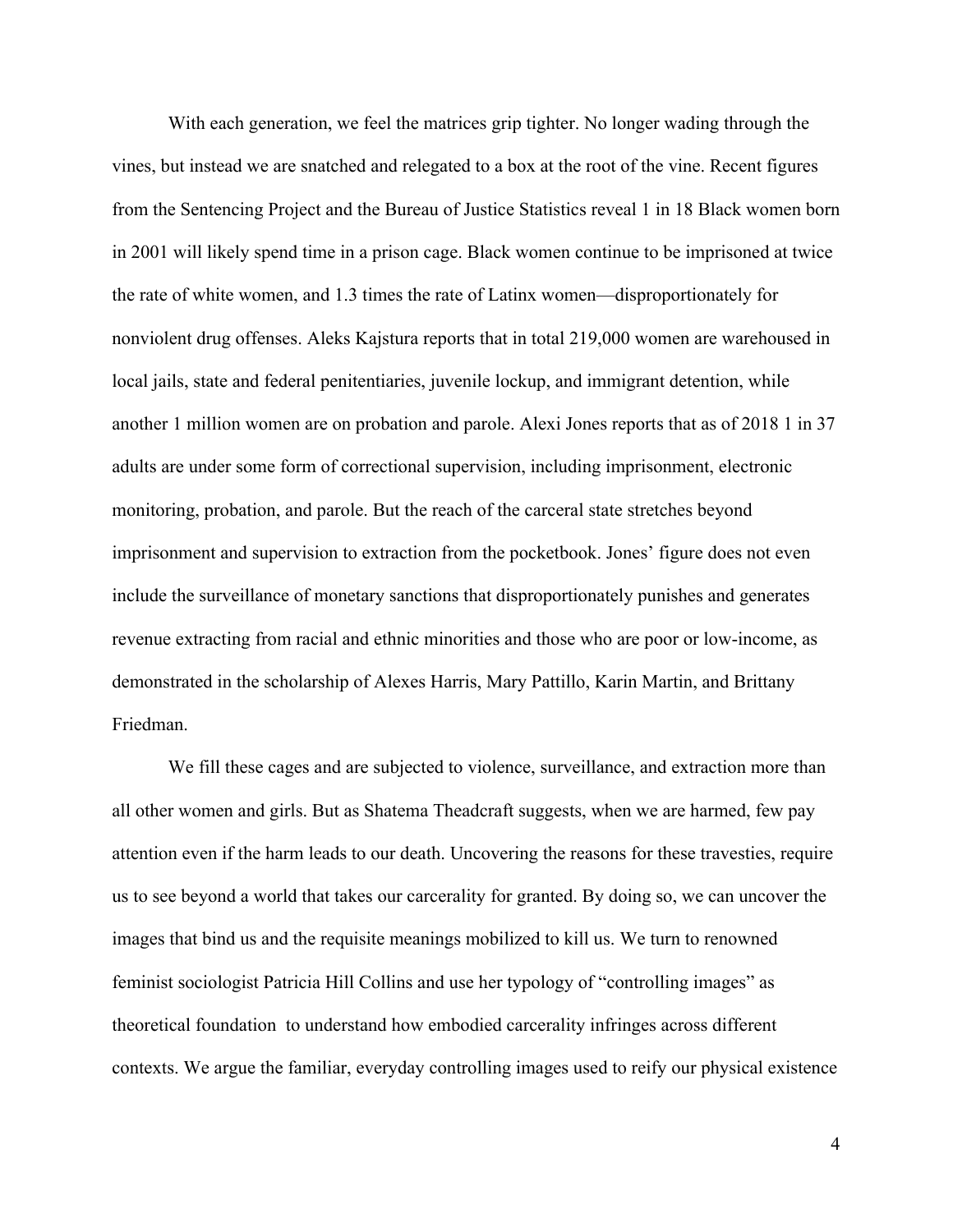with inherent danger are also weaponized to justify legally branding us with a criminal mark. This sociocultural and politicized branding is successful because those same interpersonal interactions that shape the cognitive makeup of the controlled, also shape the controllers, or penal actors. These agents of control are convinced that their perceptions of reality are correct because Black women and girls as deviant has become an established truth in our cultural imagination, which Regina Arnold argues reinforces the dual process of Black victimization and criminalization. We argue the production of embodied carcerality establishes our innate deviance as social fact. Hence, we propose a new controlling image, "The Criminal," as the dominant image that structures all of the other controlling images in Collins' typology. The controllers need little evidence suggesting that one or more controlling images are "real" depictions of Black women and girls in order to enact punishment, as *assumed criminality is the underlying yardstick* justifying the original production of each image.

#### *Embodiment From Image to Control*

Examined through the lens of embodiment, Black feminist contributions to the sociology of punishment are essential tools to understand how what Nicole Gonzalez Van Cleve calls "racial degradation" is the intention, not the exception. Black people are positioned as deviant in everyday interactions, even beyond the courtrooms of the most crooked counties. As Marquis Bey teaches us, our bodies are categorized as fixed objects where onlookers presume to know us with a single gaze. This consequential presumption has both obvious and less apparent manifestations. Unpacking the concept of embodied carcerality allows us to operationalize the effect of embodiment on the process of punishment. We advance this exercise by first questioning how controlling images engender a state of embodied carcerality through informal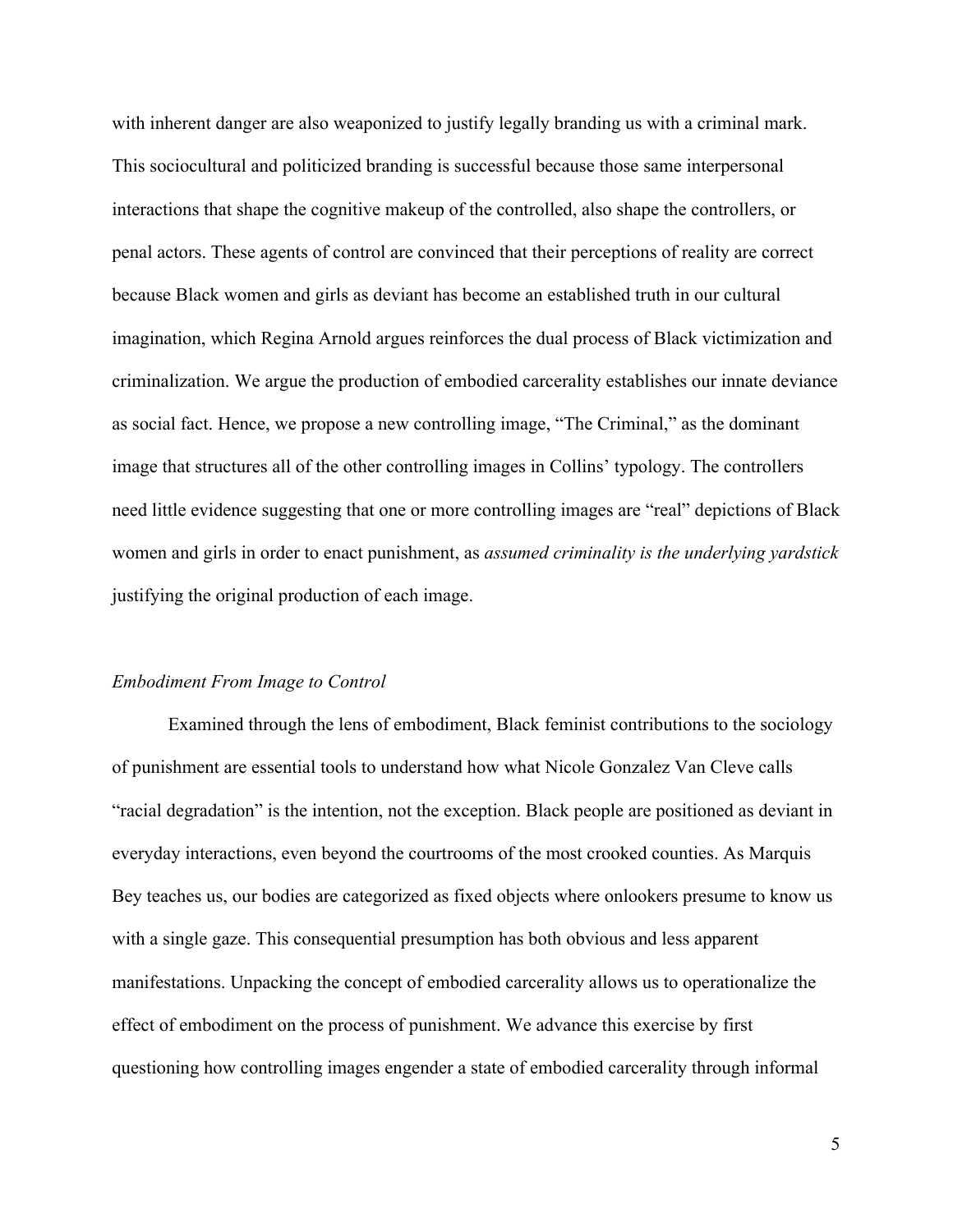and formal means, and propose "The Criminal" as a dominant schema co-producing each controlling image. Second, we ask how "The Criminal" translates into the institutionalization of controlling images, and examine how they are *practiced* and enacted through criminal justice decision-making and thus further *inscribed* onto Black women and girls as reality.

### *The Criminal as Dominant Reference*

Patricia Hill Collins' seminal *Black Feminist Thought* gifted us with the language to articulate the negative, socially constructed stereotypes we as Black feminists encounter on a daily basis. The "controlling images" of Black womanhood—the mammy, matriarch, welfare mother, and Jezebel—are debilitating caricatures designed to maintain Black women's subordination to whiteness. Reified in media, popular culture, and academic scholarship, these images personify what Philomena Essed called the enduring "gendered racism" and intersectional oppression that are particular to the experiences of Black women and girls. Rooted in efforts to sustain the dominance of slavery on the backs of Black women, these controlling images are attacks to Black female sexuality, motherhood, fertility, dignity, and ultimately freedom. Alexander Weheliye's work expands on these controlling images as "racialized assemblages," or ways of categorizing human groups as a means of subjection.

As a conceptual tool, we believe embodied carcerality reveals how the relationship between controlling images and subjection is an interactive process that we experience in various contexts. Significantly, such controls not only initiate subjection but regulate a precarious existence in perpetuity. Informal interpersonal controls such as glares, harsh words, and outright being ignored are juxtaposed with formal systemic controls such as school discipline, stop and frisk, mandatory drug screenings, the imposition of fines and fees, or checking in with one's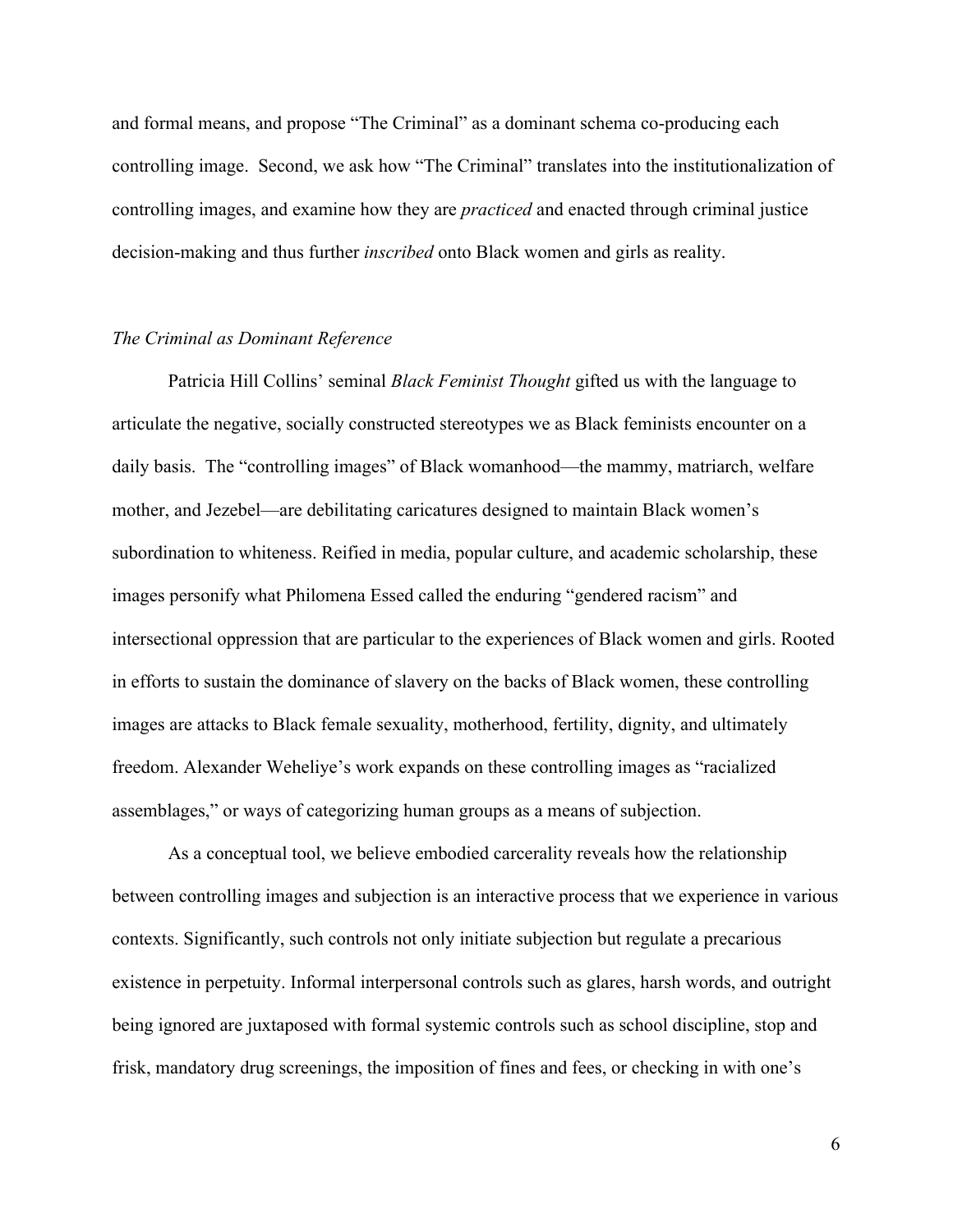parole officer. The baseline image grounding this predicament is that of a dangerous, chaotic criminal where control is a treatment for natural deviance. As such, we extend the controlling images framework to highlight "The Criminal" as the dominant frame of reference, grounding the justification process for inscribing each controlling image onto bodies as everyday practice. The criminal image is rooted in the widely held belief that deviance is born, it is natural, and that it is just the way some are, which is a lasting remnant of early positivist criminology and its foundational backbone, biological racism.

In *Black Feminist Thought*, the *mammy* is the first of Collins' controlling images and reinforces the economic exploitation of Black women through depictions of deference and servitude. The mammy figure is portrayed as the asexual, unattractive, faithful, and obedient domestic servant who acts as a surrogate mother devoted to the cultivation of white families, even at the expense of the nurturing of her own. Her worth is tied to her ability to support the development of whiteness, whether as a maid, wet nurse, or caretaker. Collins asserts that the mammy image typifies a "normative yardstick used to evaluate all Black women's behavior," particularly the extent to which they can adhere to white ideals of Black submission and docility (p. 266). The mammy as the epitome of compliance is only possible because her perceived propensity for criminality is low, and her commitment to loyalty is perceived to outweigh her 'deviant' desires. Thus, the actual measurement by which Black women and girls are assigned images is determined by how likely they are to succumb to their supposed-deviant, criminal nature. Inherent danger and the perceived likelihood one will 'give into' one's 'nature' is the true yardstick, with controlling images reified by their juxtaposition to 'the criminal.' Because the mammy is not entirely 'pure,' she is still closely watched by the white families she cares for just in case she 'cannot help herself' since she was 'born that way.'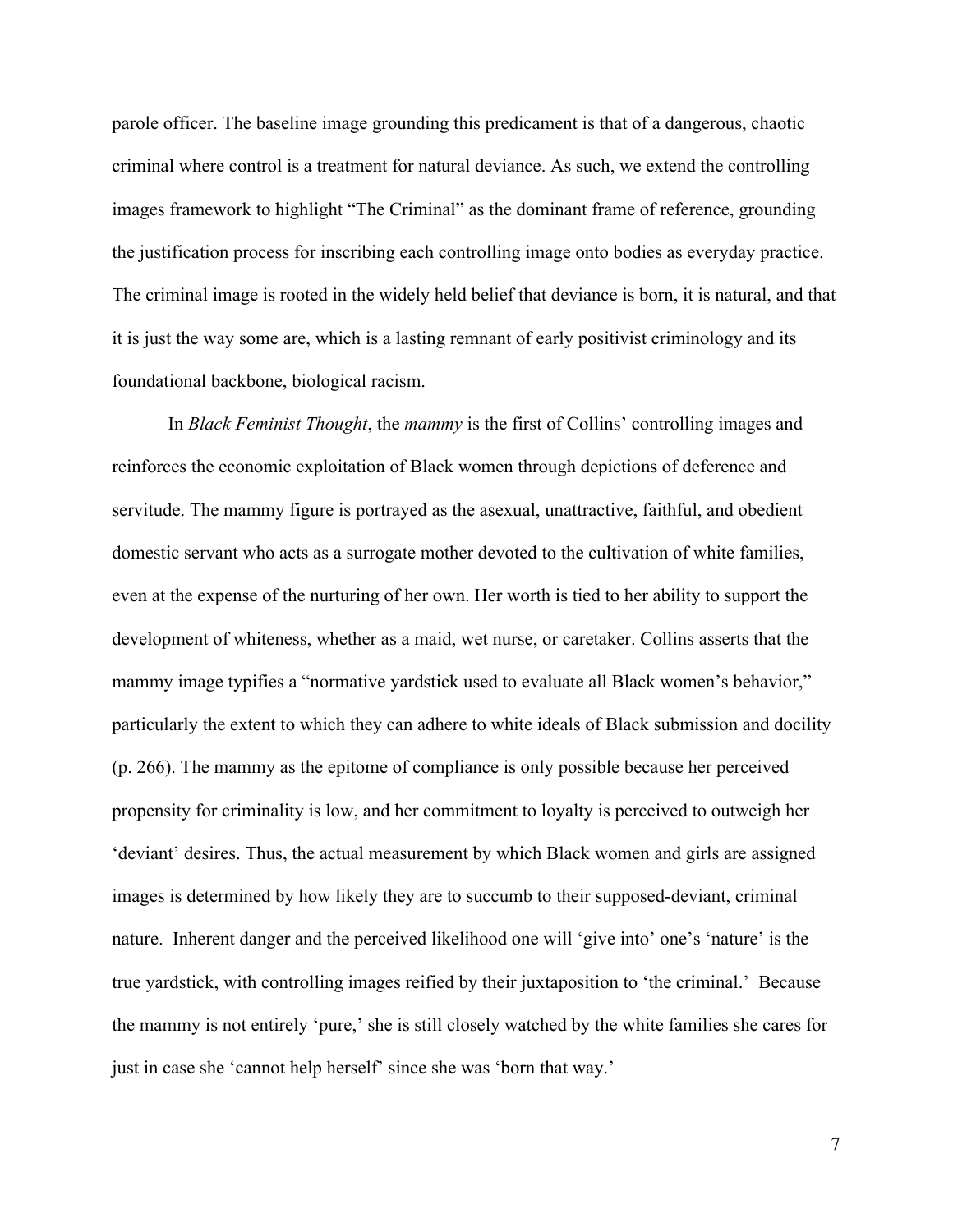The second controlling image is the *matriarch*—the unfeminine, overly aggressive woman who emasculates her husband and neglects her children. Collins explains that where the mammy figure is used to depict Black mothers in white homes, the matriarch figure is used to portray Black mothers in Black homes. Disparaged as the "bad" Black mother who denigrates her lover or husband but cannot properly supervise her children, the matriarch archetype is used to stigmatize Black women for living in impoverished, female-headed homes and for the educational failure of Black children. The work of Black feminists like Dorothy Roberts reveals how this social stigma continues to contort the lives of low-income Black mothers, particularly those who live in urban communities and are most vulnerable to adverse justice contact. Beneath the matriarch archetype, Black mothers' worth is tied to their inability to uphold traditional ideals about the Black family structure and fulfill their "traditional womanly duties" as wives and mothers. The matriarch is a powerful controlling image because of its proximity to inherent danger as seemingly unfit, neglectful, and thereby criminal. Her biggest offense is her perceived deviation from patriarchal norms as wife and mother, which suggests she has succumbed at least at the family level, to her criminal nature.

The *welfare mother* or *welfare queen* is the third controlling image and typifies the supposed laziness and deception of Black women. Portrayed as a woman who misuses or steals welfare payments through fraud or manipulation, the image of the welfare mother is used to stigmatize poor, often single, Black women who depend on government assistance. The welfare queen is perhaps the most vilified of the controlling images, and is most embedded in our cultural lexicon because she is antithetical to American values of hard work, individualism, and upward mobility. White sociologist Daniel Patrick Moynihan was integral in solidifying this mythical trope to symbolize a "tangle of pathology," which helped to embolden the punitive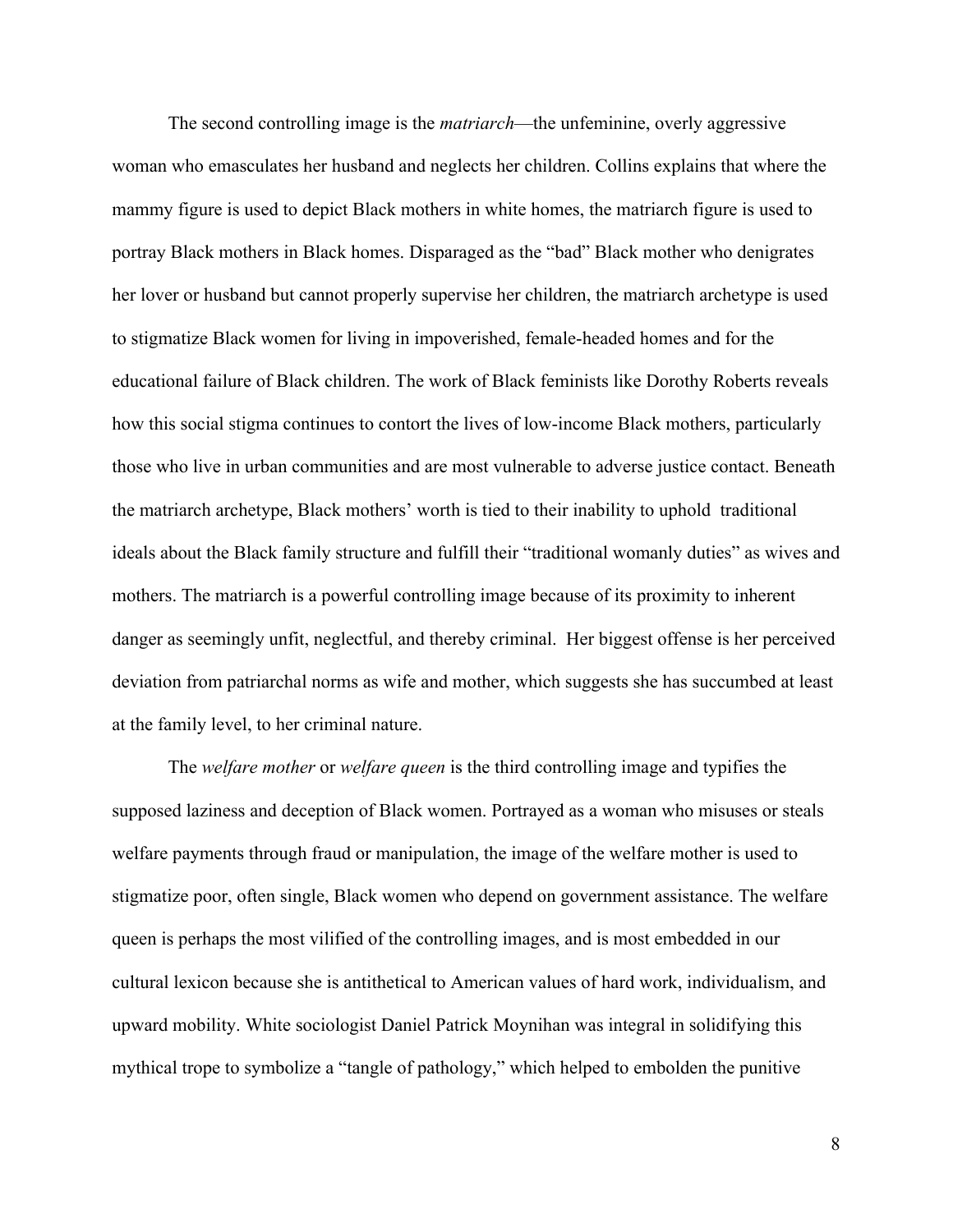welfare state. The welfare queen archetype is measured as *that* much closer to the embodiment of the criminal because she is seen as a rational free rider, a leech who takes from the state but does not contribute, and thus a thief without regard for individual responsibility in a capitalist society.

The fourth controlling image is the *Jezebel*—the sassy, sexually aggressive and lascivious whore whose sexual appetite justified the rape of Black women during enslavement and repeated mistreatment in contemporary society. Jezebels are what K. Sue Jewell termed "bad black girls," whose bodies are "always public, always exposed," according to Carol Henderson, and "always troubling to dominant visual culture," according to Nicole Fleetwood. The Jezebel is measured as the closest to inherent danger and thus the most poignant example of the criminal incarnate. This occurs because her existence challenges the patriarchal rendition of family, which is grounded in the liberal economic logic that Black women and girls cannot claim ownership of their own bodies.

Because the Criminal as a racialized and gendered trope uses innate danger or natural deviance as the dominant frame of reference, it emboldens the other controlling images with varying degrees of disciplinary power. During interpersonal interactions, Black women and girls are understood in relation to their perceived proximity to the Criminal controlling image. Depending upon where they fall on the spectrum, they are met with the informal and formal controls we have described that produce a state of carceral existence, or embodied carcerality. The consequence is death. Embodied carcerality guides us on this precarious journey, subjecting us to social, civil, and with ultimate finality, physical demise.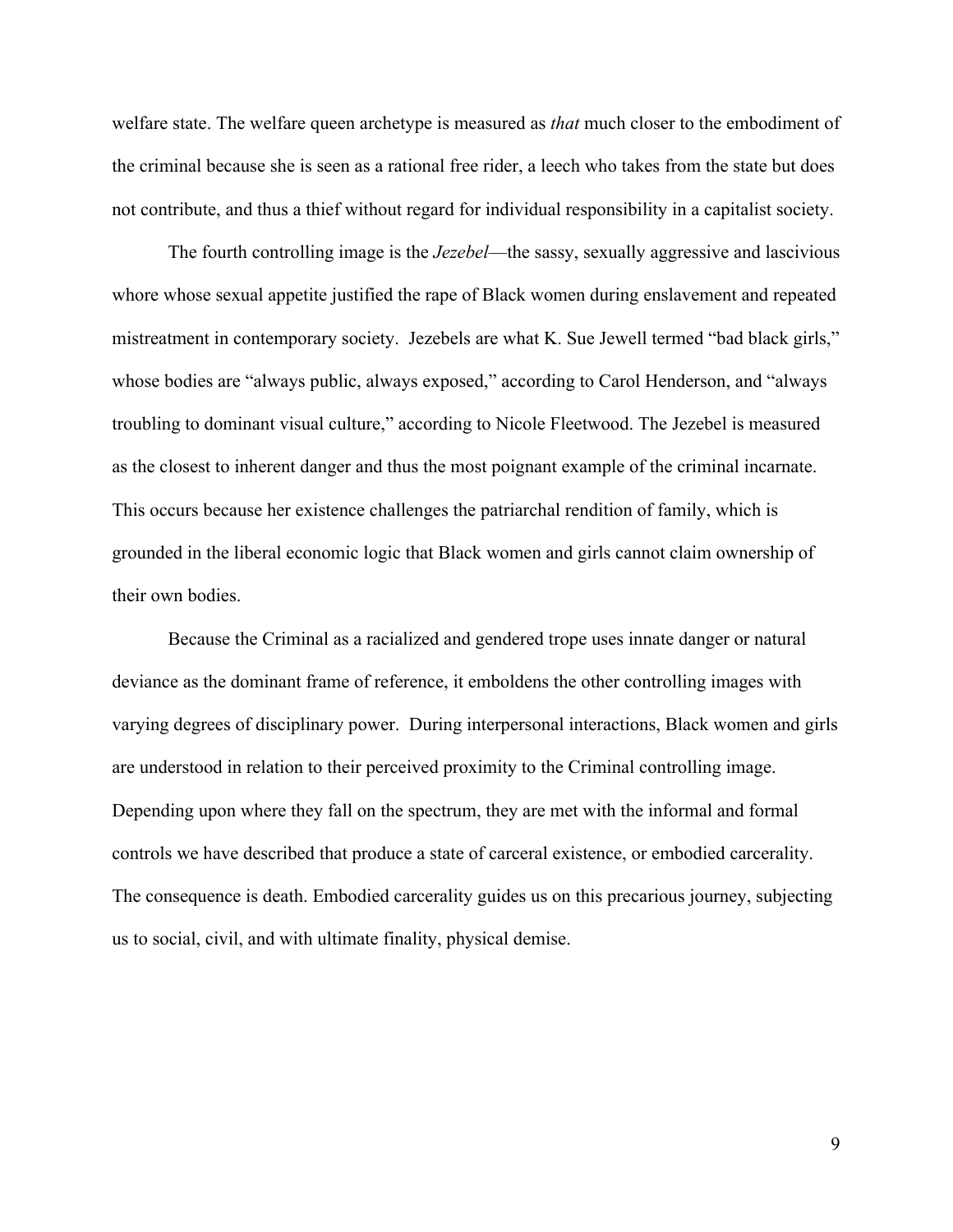# *Organizing Against the Systemic Consequences of Controlling Images*

Imagine deadly consequences as systemic vines, where social control occurs through embodiment. In this world, embodiment is the soil from which controlling images bloom as power. Expanding this approach to controlling images enriches our understanding of punishment as culturally practiced. It is through the process of reification between the read body as a racialized and gendered being, its proximity to "The Criminal," and varying controlling images, that explain Black women and girls' persistent entanglement within a criminal justice web. The penal actors tasked with determining their fates also embody their roles as disciplinarians and actively engage in reification as a function of their jobs.

Cyntoia Brown's story illuminates the power of embodiment and controlling images for punishment outcomes. Her heavily publicized clemency revealed that as a young girl, Brown ran away from home and was eventually forced into prostitution. One night in particular sealed her fate. At sixteen years old, a 43-year-old real estate agent named Johnny Allen solicited Brown for sex and as the night continued, she would come to fear for her life and fatally shoot Allen. Prosecutors claimed she planned to rob him and the shooting was all part of an elaborate premeditated plot. However, Brown maintained her innocence even through her recent release, which came through gubernatorial clemency on August 7, 2019.

Black feminists fought tirelessly for Brown's freedom, never letting the public forget what her original conviction represented. If we take Patricia Hill Collins at her word, then a fair trial for Brown was doomed from the start. As a young Black woman, her position as a sex worker would only serve as further evidence of her inherent sexual deviance and prowess as a Jezebel. It would never serve to vindicate her as a Black girl in peril who fought to survive. The victim image escaped the realm of possibility because before the court she was already assumed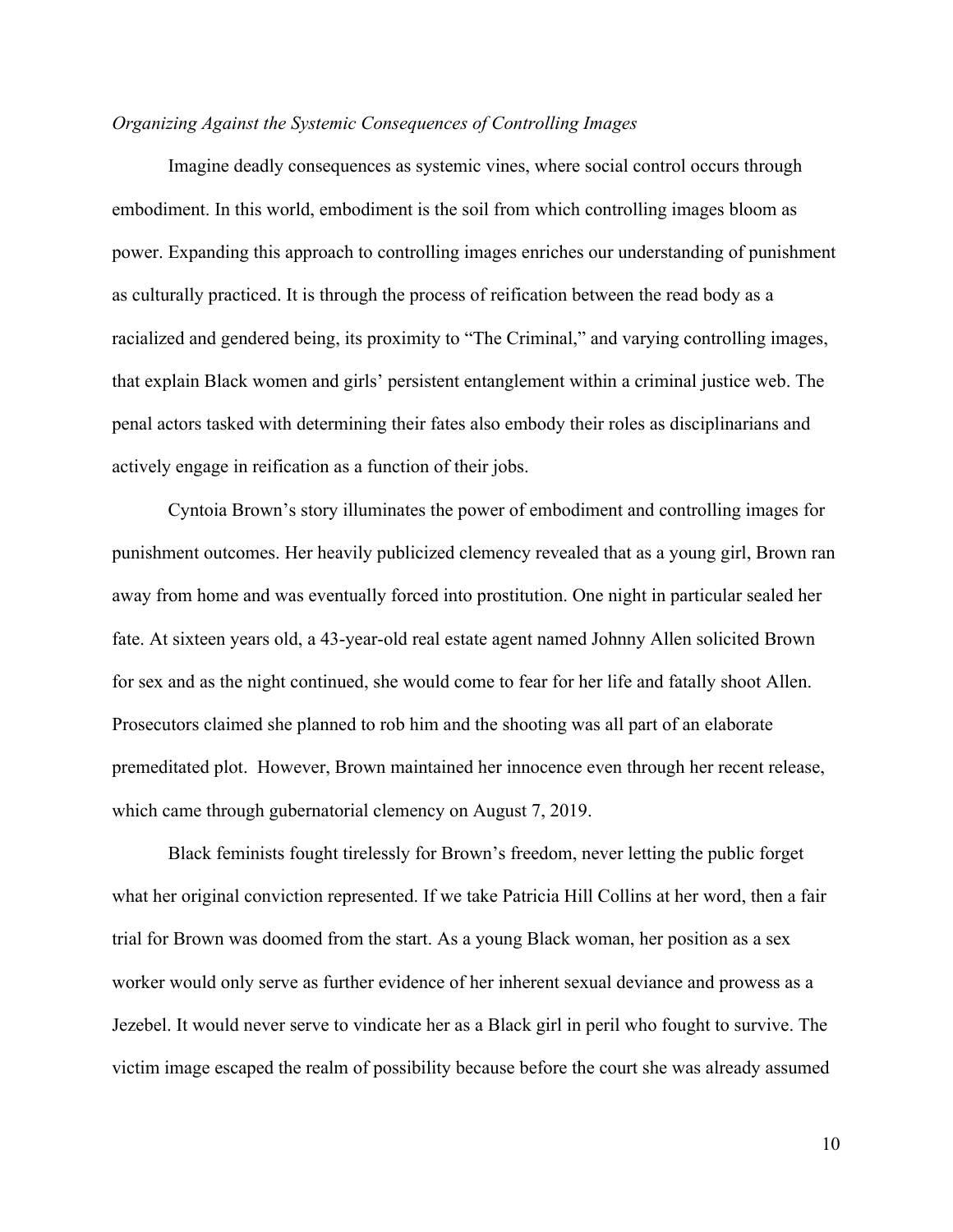to be guilty, her body read as a lascivious whore, a man-eater searching for her next victim. It would be this viscerally engrained trope that would prevent penal actors from seeing Brown as a teenager with the right to fight back when fearing for her life. When evaluating Brown, penal actors engaged in a process of comparison, reading her body and using their own embodied knowledge to assess her proximity to the criminal image. To them, Brown embodied the Jezebel as inscribed by her alleged actions, appearance as Black and female, and troubled life history all of which placed her as close to the criminal as one can get. Brown was originally convicted and sentenced to mandatory life without parole. Caging in perpetuity—a civil, social, and physical death in one sweeping blow.

Seek relief and ye shall find control—inseparable from sensory experience and perception—in a punishment continuum designed to precede, ensure, and finally outlast any single conviction into infinity. As Black women and girls, carcerality is in our bones, entangling our ancestral spirits like poison ivy. In the words of Christina Sharpe, we remain "in the wake" of a past life that never truly died. Vines latch deep into roots, engulfing the body through intergenerational trauma.

### *Even still we thrive.*

Black feminists have organized for centuries against controlling images and these embodied consequences. Alexis Gumbs reminds us the scenes of Black feminist fugitivity spill far and wide across time and space. When we look to our intergenerational efforts, we see there is freedom in the unknown. From Harriet Tubman, Ida B. Wells and Audre Lorde, to Toni Morrison, Angela Davis, Patricia Hill Collins, and Dorothy Roberts, our intergenerational triumphs comfort us. They instill the will to fiercely identify, battle, and dismantle the systems that celebrate our demise and question our humanity.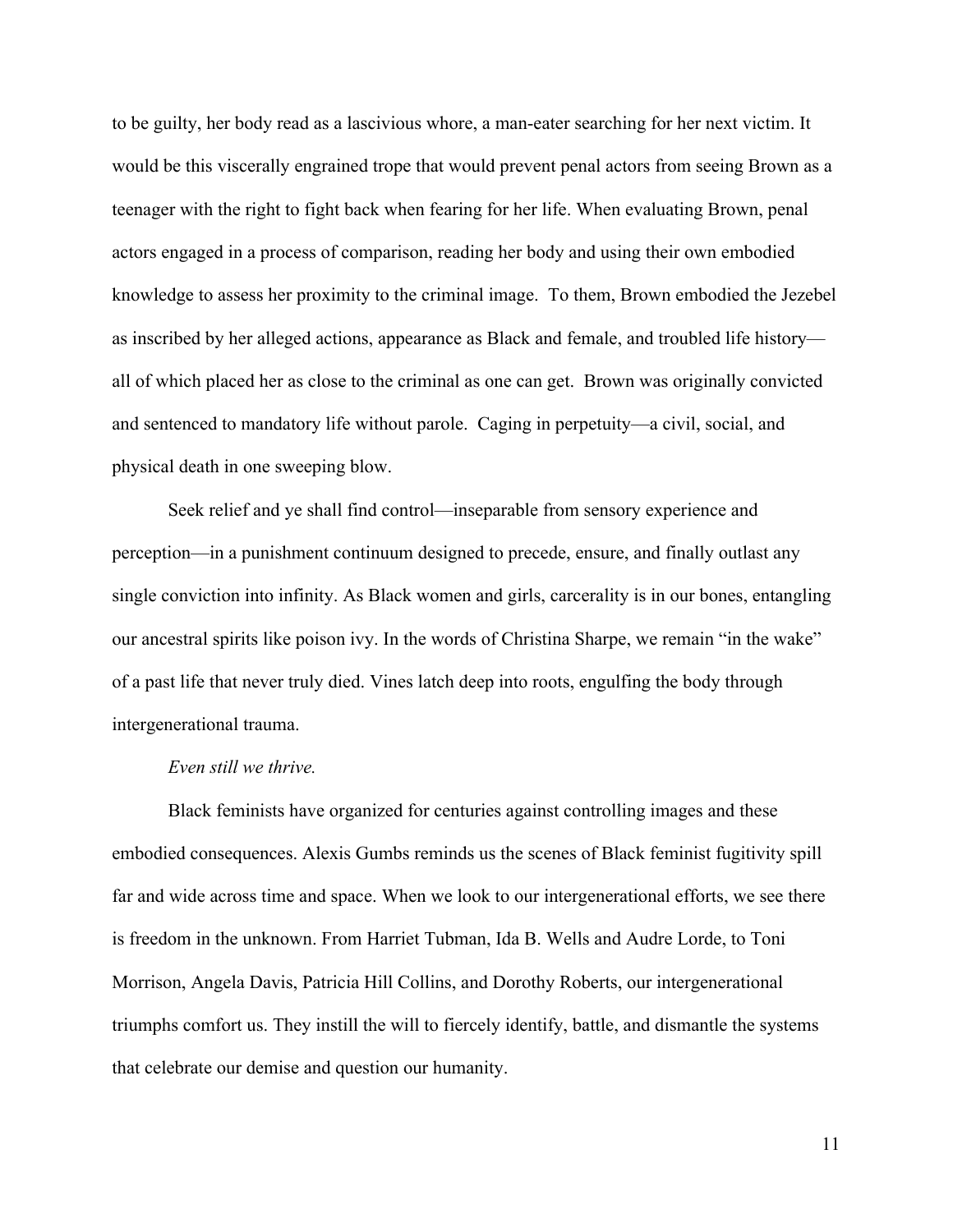### *References*

- Arnold, Regina A. 1990. "Processes of Victimization and Criminalization of Black Women." *Social Justice* 17(3): 153-166.
- Bey, Marquis. 2019. *Them Goon Rules: Fugitive Essays on Radical Black Feminism*. Tucson: The University of Arizona Press.
- Bronson, Jennifer and E. Ann Carson. 2019. "Prisoners in 2017 (NCJ 252156)." *Washington, DC: Bureau of Justice Statistics*. Report 1-44.
- Collins, Patricia Hill. 1990. *Black Feminist Thought: Knowledge, Consciousness, and the Politics of Empowerment*. New York: Routledge Press.
- Essed, Philomena. 1991. Understanding Everyday Racism: An Interdisciplinary Theory. Newbury Park: Sage Publications.
- Fleetwood, Nicole R. 2011. *Troubling Vision: Performance, Visuality, and Blackness.* Chicago: The University of Chicago Press.
- Friedman, Brittany. (in-press). "Unveiling the Necrocapitalist Dimensions of the Shadow Carceral State: On Pay-to-Stay to Recoup the Cost of Incarceration." *Journal of Contemporary Criminal Justice*.
- Friedman, Brittany. 2020. "Carceral Immobility and Financial Capture: A Framework for the Consequences of Racial Capitalism Penology." *UCLA Criminal Justice Law Review* 4(1): 177-184.
- Friedman, Brittany. "Are Emancipatory Images Possible? On the Relationship Between Criminal Justice Imagery and Embodied Carcerality." Working Paper. Rutgers University Center for Cultural Analysis 2020-2021 Faculty Fellowship. Seminar Theme: What is Photography? https://cca.rutgers.edu/annual-seminar/2020-2021-seminar-what-isphotography.
- Friedman, Brittany and Mary Pattillo. 2019. "Statutory Inequality: The Logics ofMonetary Sanctions in State Law." *The Russell Sage Foundation Journal of the Social Sciences*  5(1): 174-196.
- Gumbs, Alexis Pauline. 2016. *Spill: Scenes of Black Feminist Fugitivity*. Durham: Duke University Press.
- Harris, Alexes. 2016. *A Pound of Flesh: Monetary Sanctions as Punishment for the Poor*. New York: Russell Sage Foundation.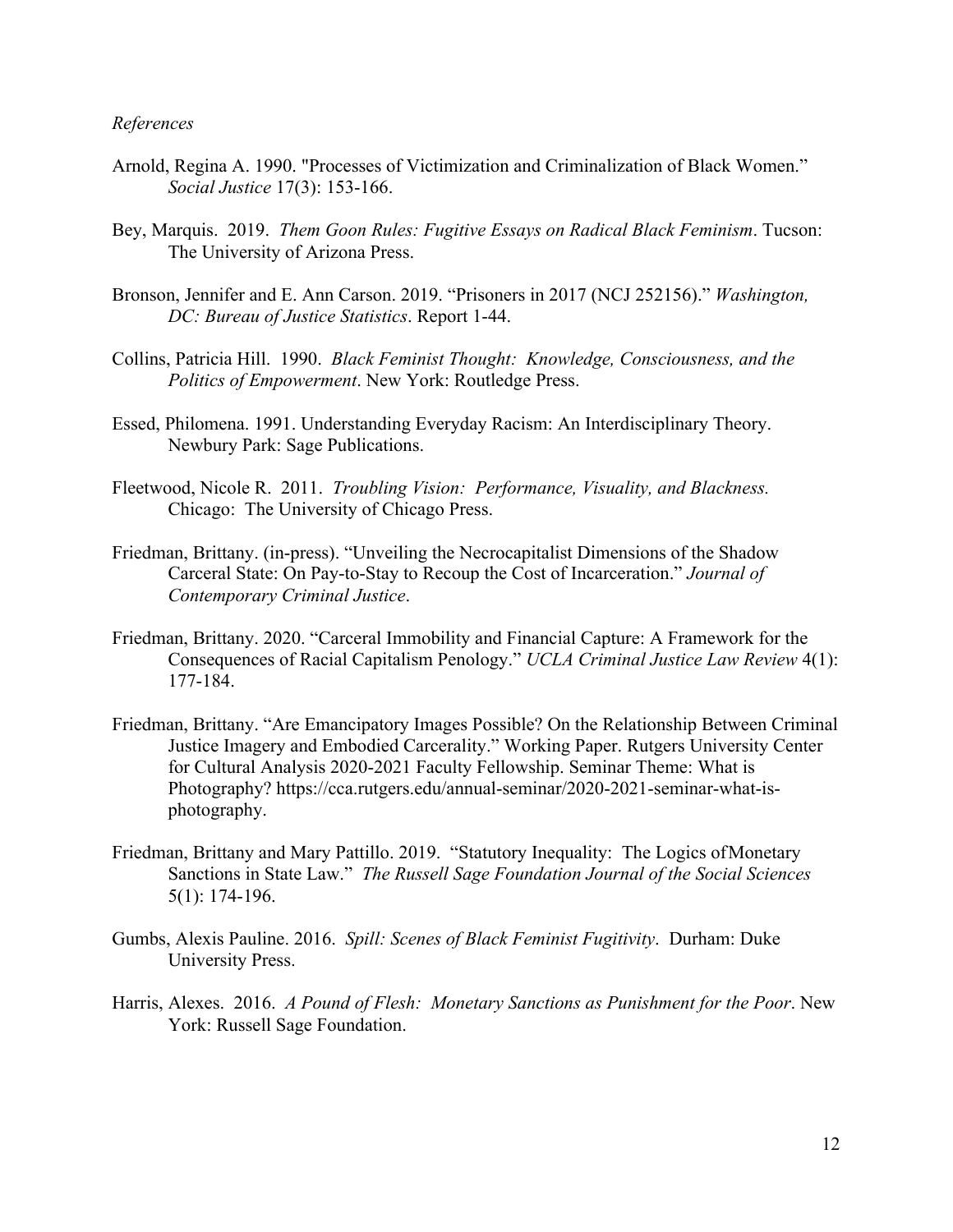- Harris, Alexes, Heather Evans, and Katherine Beckett. 2011. "Courtesy Stigma and Monetary Sanctions: Toward a Socio-Cultural Theory of Punishment. *American Sociological Review* 76(2): 1-31.
- Harris, Alexes, Heather Evans, and Katherine Beckett. 2010. "Drawing Blood from Stones: Legal Debt and Social Inequality in the Contemporary U.S." *American Journal of Sociology* 115(6): 1755-99.
- Henderson, Carol. 2010. "Introduction." Pgs 1-19 in *Imagining the Black Female Body: Reconciling Image in Print and Visual Culture* by Carol Henderson (Ed). New York: Palgrave Macmillan.
- Heyer, Rose and Peter Wagner. 2004. "Too Big to Ignore: How Counting People in Prisons Distorted Census 2000." Prison Policy. https://www.prisonersofthecensus.org/toobig/. Accessed October 4, 2019.
- Hitchens, Brooklynn K. 2019. "Girl Fights and the Online Media Construction of Black Female Violence and Sexuality." *Feminist Criminology* 14(2): 173-197.
- Hitchens, Brooklynn K. 2020a. "Stress and Street Life: Black Women, Urban Inequality, and Coping in a Small Violent City." PhD dissertation, Department of Sociology, Rutgers, The State University of New Jersey. Unpublished.
- Hitchens, Brooklynn K. 2020b. "Gun Violence and COVID-19: The Epidemic and Pandemic Collide." *Delaware Call* (http://delawarecall.com/2020/08/13/gun-violence-and-covid-19-the-epidemic-and-pandemic-collide/?fbclid=IwAR0Yv7R6Qae78\_ z2O8lLjoIu04OOkSlpsCgMfyN4tix-EWcZN4Trckc\_nY).
- Jewell, K. Sue. 1993. *From Mammy to Miss America and Beyond: Cultural Images andthe Shaping of U.S. Social Policy.* New York: Routledge Press.
- Jones, Alexi. 2018. "Correctional Control 2018: Incarceration and Supervision by State." Prison Policy. https://www.prisonpolicy.org/reports/correctionalcontrol2018.html. Accessed October 4, 2019.
- Kajstura, Aleks. 2018. "Women's Mass Incarceration: The Whole Pie 2018." Prison Policy. https://www.prisonpolicy.org/reports/pie2018women.html. Accessed October 4, 2019.
- Martin, Karin D. 2018. "Monetary Myopia: An Examination of Institutional Response to Revenue From Monetary Sanctions for Misdemeanors." *Criminal Justice Policy Review*  29(6-7): 630-662.
- Moynihan, Daniel Patrick. 1965. "The Negro Family: The Case for National Action." United States Department of Labor.